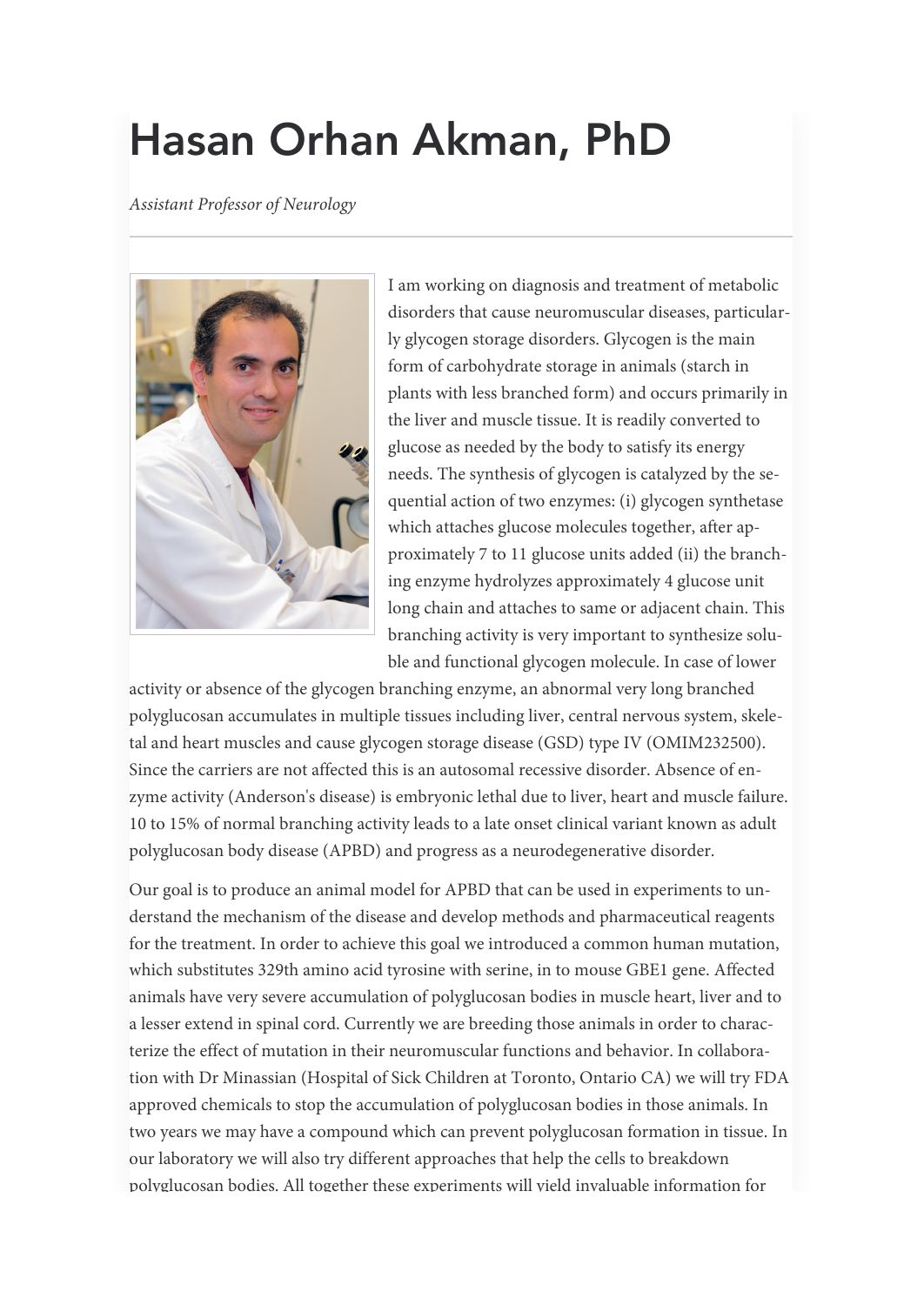the behavior of the accumulated material in the cells and ways to eliminate them. Our methods might be applied to other storage diseases like Pompeii (GSD II), Alzheimer, Parkinson and Huntington's diseases.

### Departmental Appointments

p yg g p y

• Department of Neurology Division of Division of Neuromuscular Medicine

## Links

• Columbia University Department of Neurology [\(//cumc.columbia.edu/dept/neurology\)](http://cumc.columbia.edu/dept/neurology)

## NIH Grants

MITOCHONDRIAL ENCEPHALOMYOPATHIES: APPROACHES TO TREAT-MENT (Federal Gov)

Sep 30 2014 - May 31 2020

NAMDC: OVERALL RESEARCH PLAN (Federal Gov)

Sep 1 2014 - Aug 31 2019

COULD RESTORING GBE IN AFFECTED TISSUES BE A TREATMENT FOR APBD? (Private)

Jan 1 2018 - Dec 31 2018

THE EFFICACY OF GUAIFENESIN IN THE TREATMENT OF ADULT POLYGLU-COSAN BODY DISEASE (Private)

Jan 1 2017 - Dec 31 2017

TREATMENT OF ADULT POLYGLUCOSAN BODY DISEASE CAUSED BY AN INTRONIC MUTATION IN GLYCOGEN BRANCHING ENZYME GENE. (Private)

Jan 1 2017 - Dec 31 2017